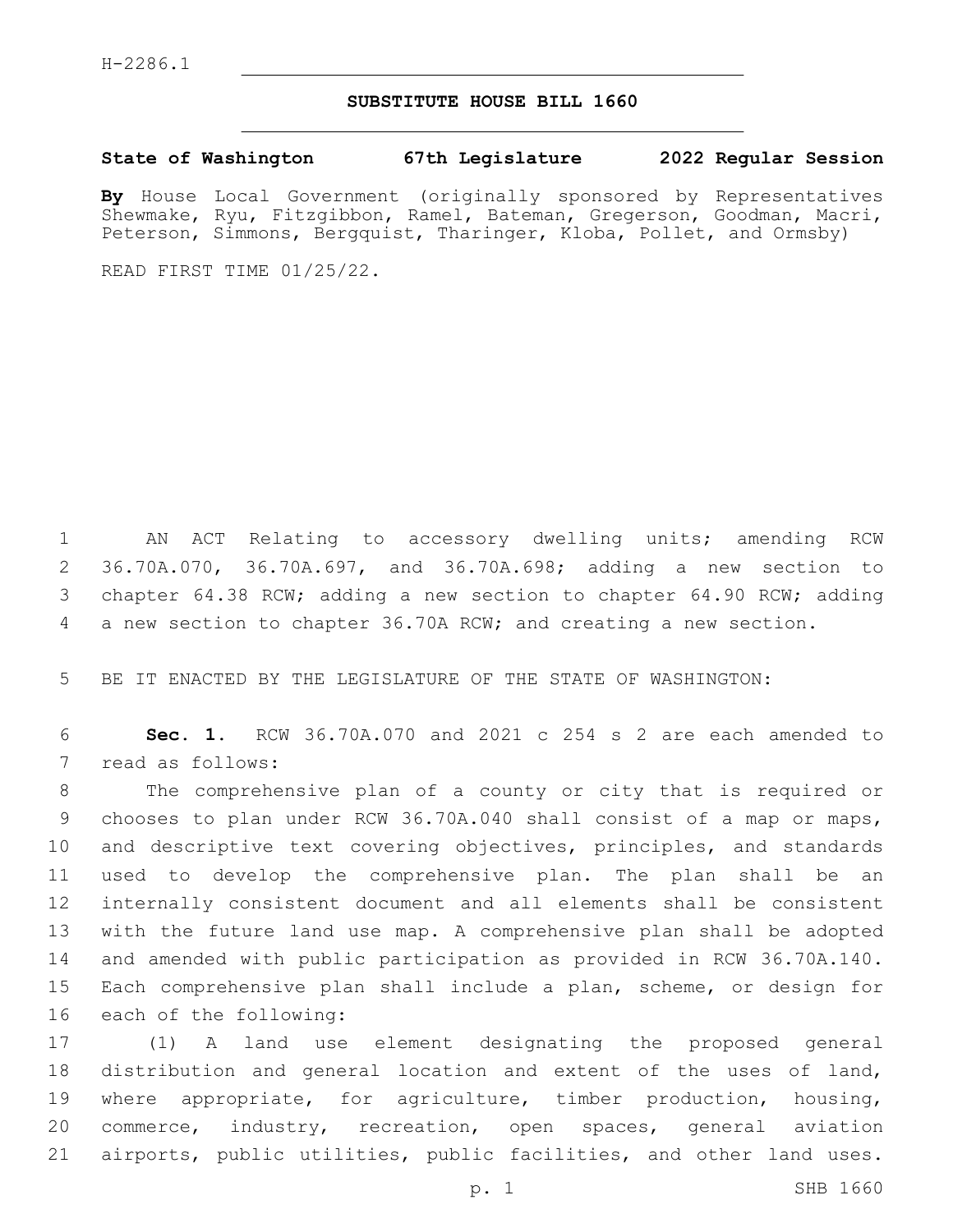The land use element shall include population densities, building intensities, and estimates of future population growth. The land use element shall provide for protection of the quality and quantity of groundwater used for public water supplies. Wherever possible, the land use element should consider utilizing urban planning approaches that promote physical activity. Where applicable, the land use element shall review drainage, flooding, and stormwater runoff in the area and nearby jurisdictions and provide guidance for corrective actions to mitigate or cleanse those discharges that pollute waters of the state, including Puget Sound or waters entering Puget Sound.

 (2) A housing element ensuring the vitality and character of 12 established residential neighborhoods that:

 (a) Includes an inventory and analysis of existing and projected housing needs that identifies the number of housing units necessary 15 to manage projected growth, as provided by the department of 16 commerce, including:

 (i) Units for moderate, low, very low, and extremely low-income 18 households; and

 (ii) Emergency housing, emergency shelters, and permanent 20 supportive housing;

 (b) Includes a statement of goals, policies, objectives, and 22 mandatory provisions for the preservation, improvement, and development of housing, including single-family residences, and within an urban growth area boundary, moderate density housing 25 options including( $(\frac{1}{1},\frac{1}{2})$ ), but not limited to, duplexes, triplexes, 26 and townhomes;

 (c) Identifies sufficient capacity of land for housing including, but not limited to, government-assisted housing, housing for moderate, low, very low, and extremely low-income households, manufactured housing, multifamily housing, group homes, foster care facilities, emergency housing, emergency shelters, permanent supportive housing, and within an urban growth area boundary, consideration of duplexes, triplexes, and townhomes;

 (d) Allow for the construction of accessory dwelling units within urban growth areas and remove barriers to such construction, including:

 (i) Removing any maximum floor area limit on the size of an accessory dwelling unit of less than: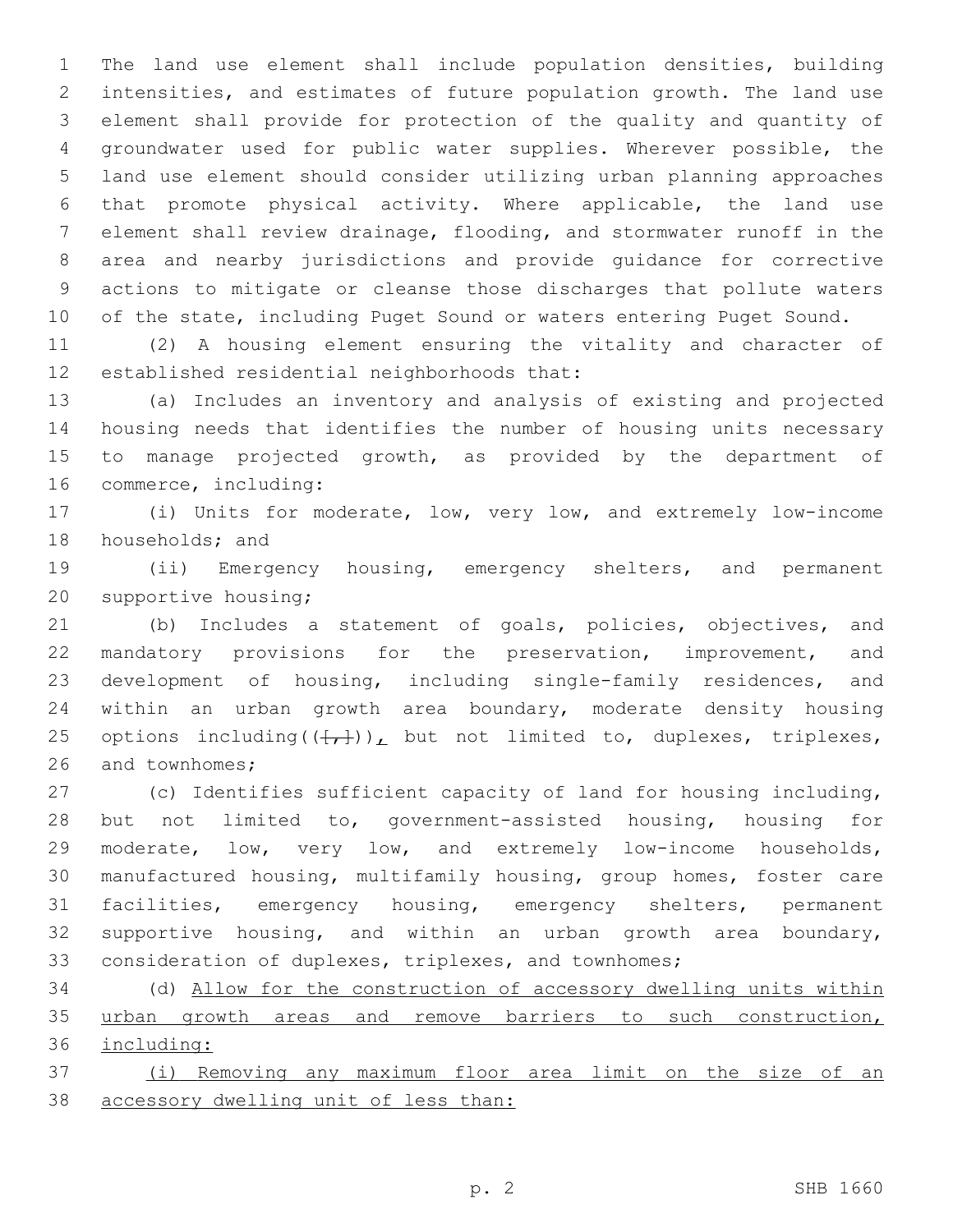(A) Eight hundred fifty square feet for an accessory dwelling unit on a lot with a total square footage of less than 4,500 square feet; or

 (B) One thousand three hundred fifty square feet combined between attached and detached accessory dwelling units on a lot with a total square footage of more than 4,500 square feet, except that an attached accessory dwelling unit may be limited to half of the square footage of the principal unit and a jurisdiction may require that 9 public health, safety, building code, and environmental permitting 10 requirements that would be applicable to the principal unit are met 11 prior to the construction of the accessory dwelling unit;

 (ii) Removing or reducing any impact fees imposed on the 13 construction or development of an accessory dwelling unit that are greater than 50 percent of the impact fees that would be imposed on a 15 similarly sized principle unit;

16 (iii) Removing any restriction that would limit accessory dwelling units to fewer than one attached and one detached accessory dwelling unit on a lot with a total square footage of more than 4,500 19 square feet in a zoning district that allows for the construction of single-family homes;

 (iv) Removing any prohibition of the sale or other conveyance of a condominium unit independently of a principal unit that is based 23 solely on the grounds that the condominium unit was originally built 24 as an accessory dwelling unit; and

 (v) Removing owner occupancy requirements on any housing or dwelling unit on a lot containing an accessory dwelling unit, unless an accessory dwelling unit on the lot is offered or used for short-term rental as defined in RCW 36.70A.696;

 (e) Makes adequate provisions for existing and projected needs of all economic segments of the community, including:

 (i) Incorporating consideration for low, very low, extremely low, 32 and moderate-income households;

 (ii) Documenting programs and actions needed to achieve housing availability including gaps in local funding, barriers such as development regulations, and other limitations; and

 (iii) Consideration of housing locations in relation to 37 employment location; ((and

38 (iv) Consideration of the role of accessory dwelling units in 39 meeting housing needs;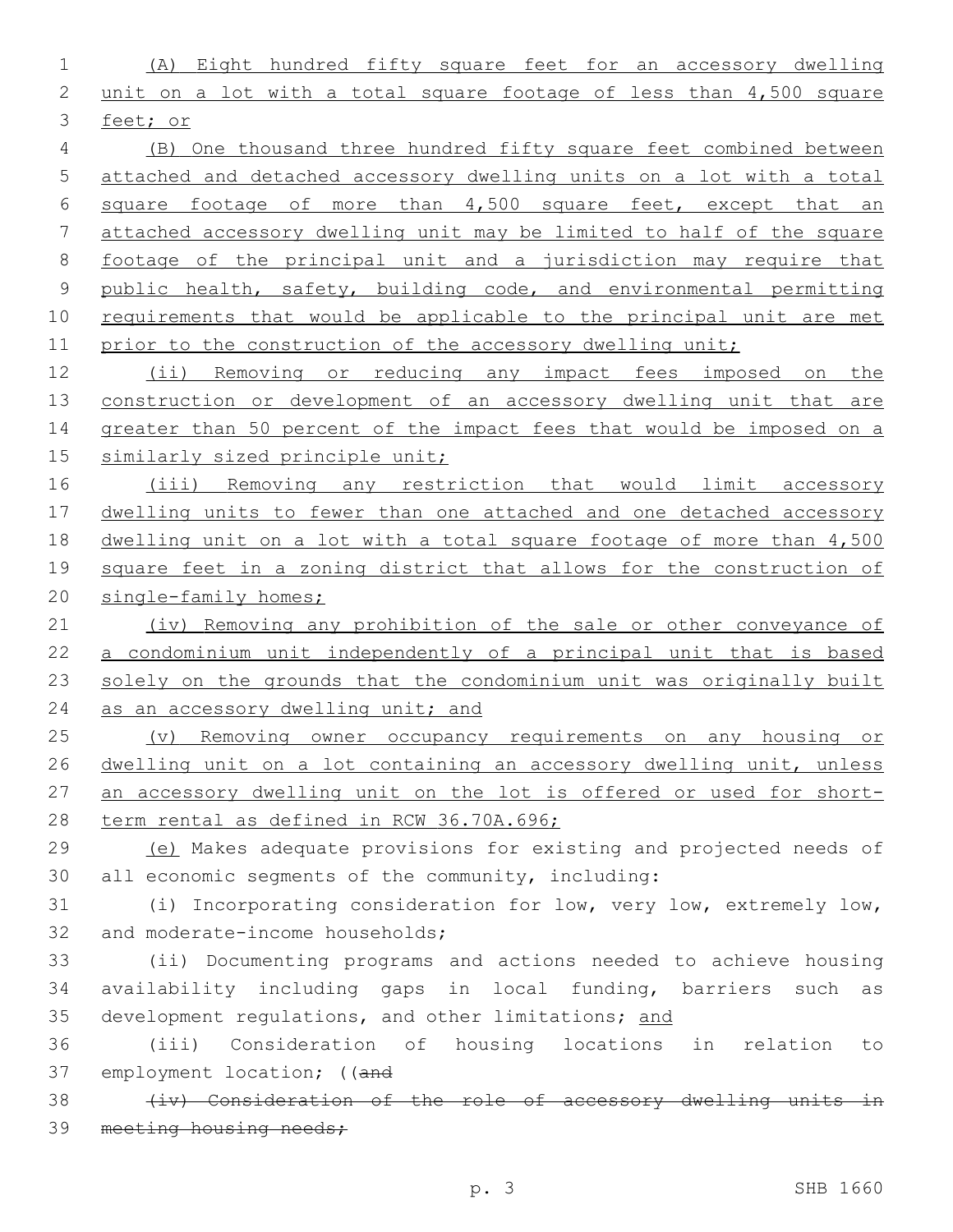1 (e)) (f) Identifies local policies and regulations that result in racially disparate impacts, displacement, and exclusion in housing, including:3

(i) Zoning that may have a discriminatory effect;

5 (ii) Disinvestment; and

(iii) Infrastructure availability;6

7 ( $(\text{+f})$ ) (g) Identifies and implements policies and regulations to address and begin to undo racially disparate impacts, displacement, and exclusion in housing caused by local policies, plans, and 10 actions;

11  $((+q))$  (h) Identifies areas that may be at higher risk of displacement from market forces that occur with changes to zoning development regulations and capital investments; and

14 (( $(\overline{h})$ ) (i) Establishes antidisplacement policies, with consideration given to the preservation of historical and cultural communities as well as investments in low, very low, extremely low, 17 and moderate-income housing; equitable development initiatives; inclusionary zoning; community planning requirements; tenant protections; land disposition policies; and consideration of land 20 that may be used for affordable housing.

 In counties and cities subject to the review and evaluation requirements of RCW 36.70A.215, any revision to the housing element shall include consideration of prior review and evaluation reports and any reasonable measures identified. The housing element should link jurisdictional goals with overall county goals to ensure that 26 the housing element goals are met.

 (3) A capital facilities plan element consisting of: (a) An inventory of existing capital facilities owned by public entities, showing the locations and capacities of the capital facilities; (b) a forecast of the future needs for such capital facilities; (c) the proposed locations and capacities of expanded or new capital facilities; (d) at least a six-year plan that will finance such capital facilities within projected funding capacities and clearly identifies sources of public money for such purposes; and (e) a requirement to reassess the land use element if probable funding falls short of meeting existing needs and to ensure that the land use element, capital facilities plan element, and financing plan within the capital facilities plan element are coordinated and consistent. Park and recreation facilities shall be included in the capital 40 facilities plan element.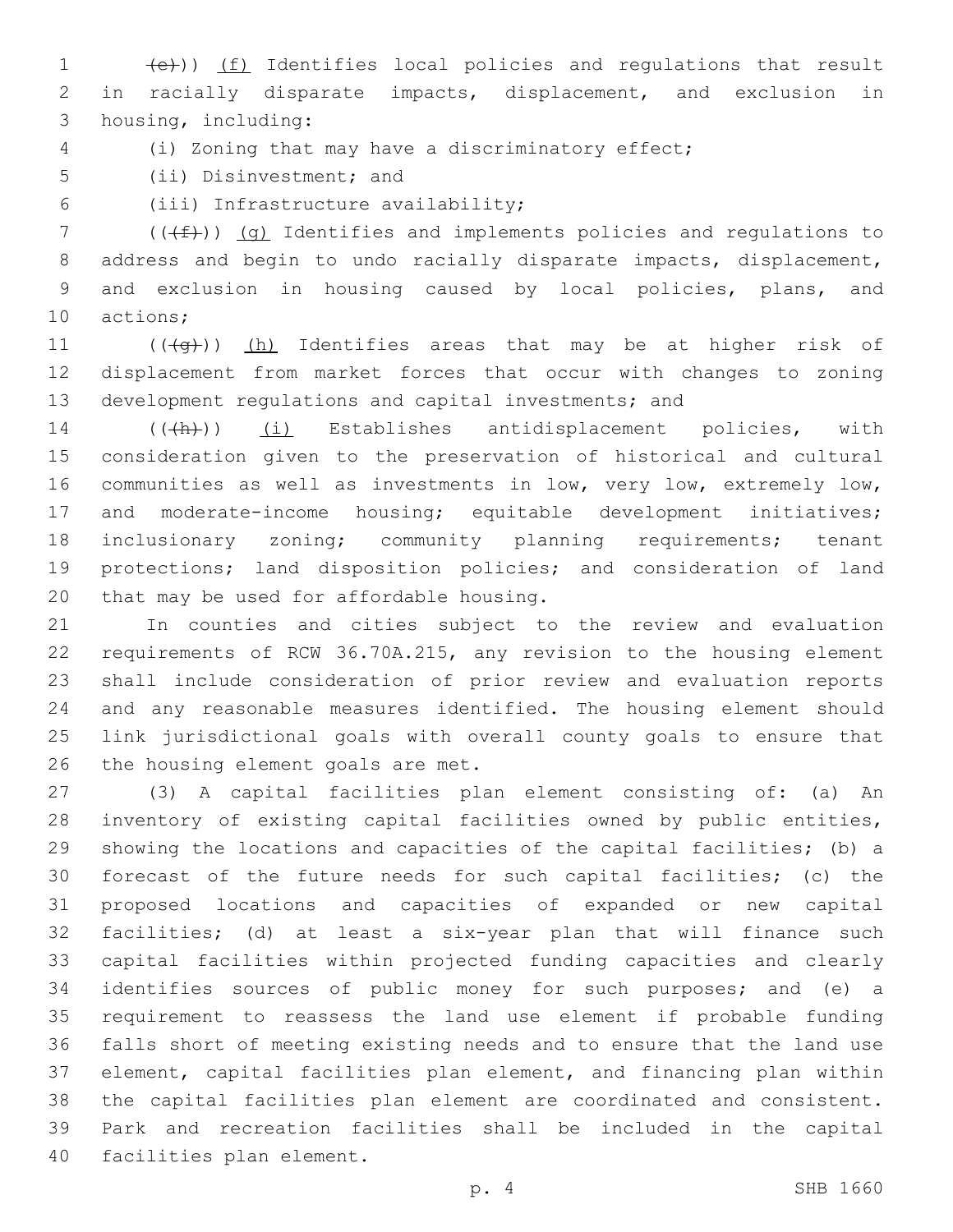(4) A utilities element consisting of the general location, proposed location, and capacity of all existing and proposed utilities, including, but not limited to, electrical lines, 4 telecommunication lines, and natural gas lines.

 (5) Rural element. Counties shall include a rural element including lands that are not designated for urban growth, agriculture, forest, or mineral resources. The following provisions 8 shall apply to the rural element:

 (a) Growth management act goals and local circumstances. Because circumstances vary from county to county, in establishing patterns of rural densities and uses, a county may consider local circumstances, but shall develop a written record explaining how the rural element harmonizes the planning goals in RCW 36.70A.020 and meets the 14 requirements of this chapter.

 (b) Rural development. The rural element shall permit rural development, forestry, and agriculture in rural areas. The rural element shall provide for a variety of rural densities, uses, essential public facilities, and rural governmental services needed to serve the permitted densities and uses. To achieve a variety of rural densities and uses, counties may provide for clustering, 21 density transfer, design guidelines, conservation easements, and other innovative techniques that will accommodate appropriate rural economic advancement, densities, and uses that are not characterized by urban growth and that are consistent with rural character.

 (c) Measures governing rural development. The rural element shall include measures that apply to rural development and protect the rural character of the area, as established by the county, by:

(i) Containing or otherwise controlling rural development;

 (ii) Assuring visual compatibility of rural development with the 30 surrounding rural area;

 (iii) Reducing the inappropriate conversion of undeveloped land into sprawling, low-density development in the rural area;

 (iv) Protecting critical areas, as provided in RCW 36.70A.060, 34 and surface water and groundwater resources; and

 (v) Protecting against conflicts with the use of agricultural, forest, and mineral resource lands designated under RCW 36.70A.170.

 (d) Limited areas of more intensive rural development. Subject to the requirements of this subsection and except as otherwise specifically provided in this subsection (5)(d), the rural element may allow for limited areas of more intensive rural development,

p. 5 SHB 1660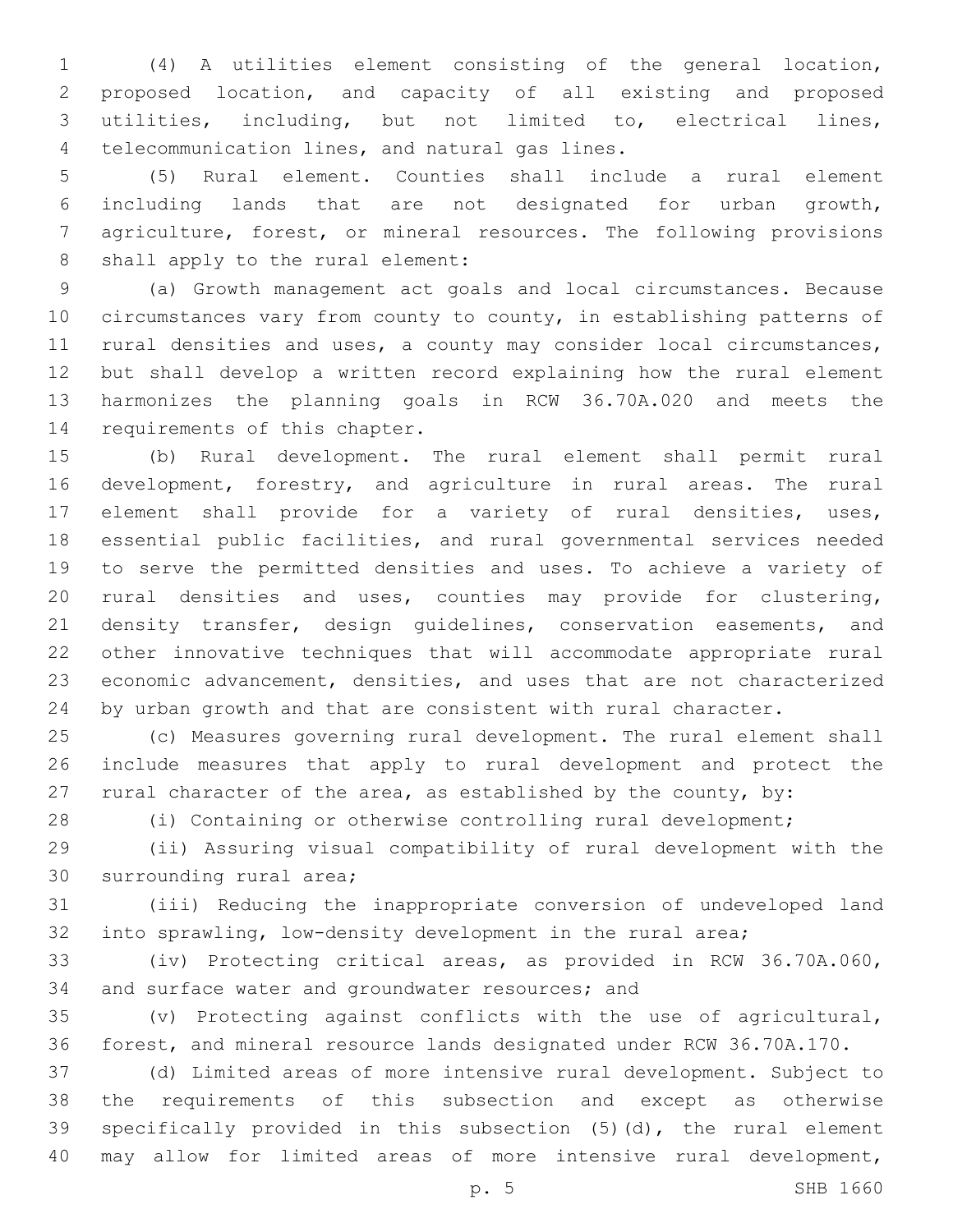including necessary public facilities and public services to serve 2 the limited area as follows:

 (i) Rural development consisting of the infill, development, or redevelopment of existing commercial, industrial, residential, or mixed-use areas, whether characterized as shoreline development, villages, hamlets, rural activity centers, or crossroads developments.7

 (A) A commercial, industrial, residential, shoreline, or mixed- use area are subject to the requirements of (d)(iv) of this subsection, but are not subject to the requirements of (c)(ii) and 11 (iii) of this subsection.

 (B) Any development or redevelopment other than an industrial area or an industrial use within a mixed-use area or an industrial area under this subsection (5)(d)(i) must be principally designed to serve the existing and projected rural population.

 (C) Any development or redevelopment in terms of building size, 17 scale, use, or intensity shall be consistent with the character of the existing areas. Development and redevelopment may include changes in use from vacant land or a previously existing use so long as the 20 new use conforms to the requirements of this subsection (5);

 (ii) The intensification of development on lots containing, or new development of, small-scale recreational or tourist uses, including commercial facilities to serve those recreational or tourist uses, that rely on a rural location and setting, but that do not include new residential development. A small-scale recreation or tourist use is not required to be principally designed to serve the existing and projected rural population. Public services and public facilities shall be limited to those necessary to serve the recreation or tourist use and shall be provided in a manner that does 30 not permit low-density sprawl;

 (iii) The intensification of development on lots containing isolated nonresidential uses or new development of isolated cottage industries and isolated small-scale businesses that are not principally designed to serve the existing and projected rural population and nonresidential uses, but do provide job opportunities for rural residents. Rural counties may allow the expansion of small- scale businesses as long as those small-scale businesses conform with the rural character of the area as defined by the local government according to RCW 36.70A.030(23). Rural counties may also allow new small-scale businesses to utilize a site previously occupied by an

p. 6 SHB 1660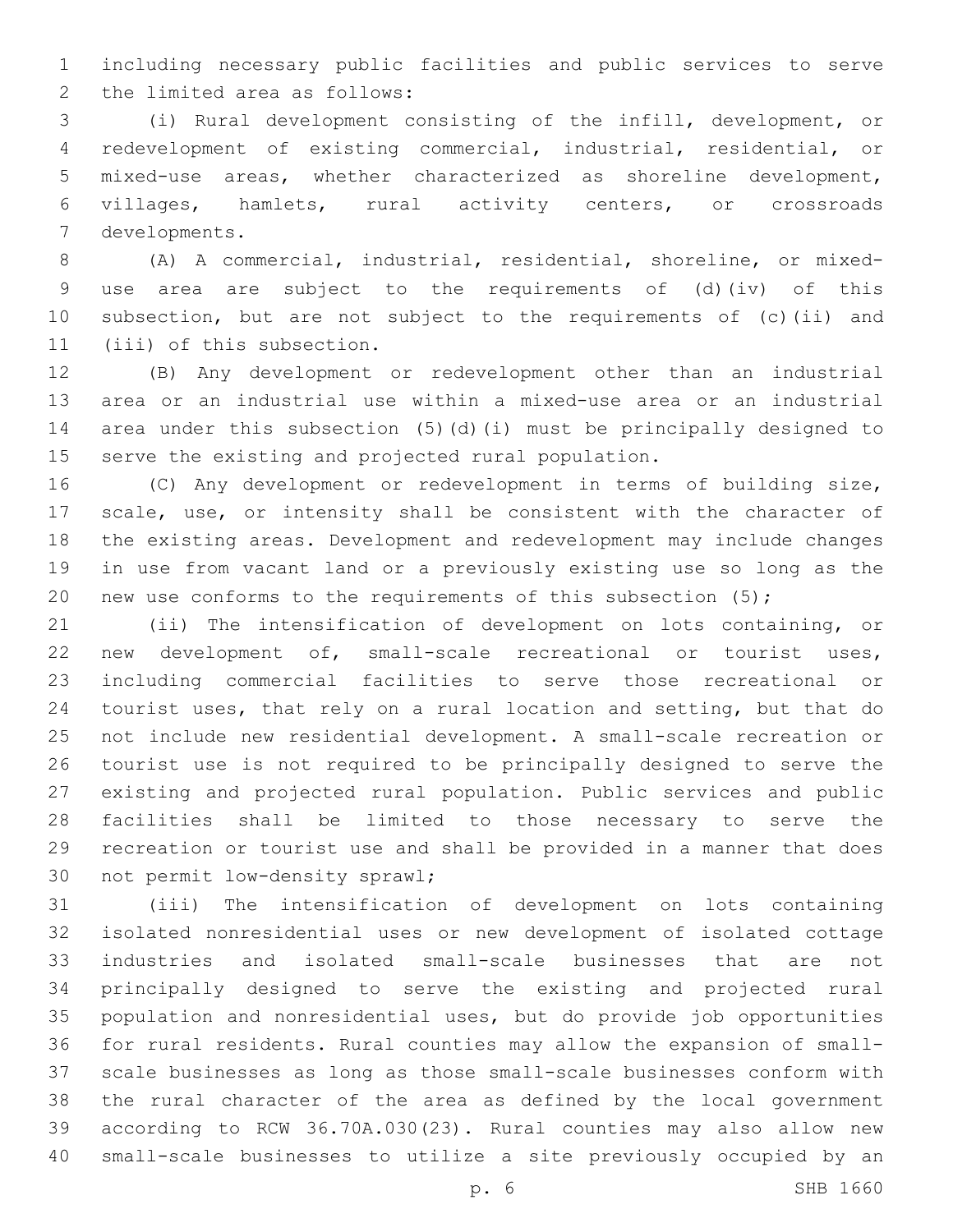existing business as long as the new small-scale business conforms to the rural character of the area as defined by the local government according to RCW 36.70A.030(23). Public services and public facilities shall be limited to those necessary to serve the isolated nonresidential use and shall be provided in a manner that does not 6 permit low-density sprawl;

 (iv) A county shall adopt measures to minimize and contain the existing areas or uses of more intensive rural development, as appropriate, authorized under this subsection. Lands included in such existing areas or uses shall not extend beyond the logical outer boundary of the existing area or use, thereby allowing a new pattern of low-density sprawl. Existing areas are those that are clearly identifiable and contained and where there is a logical boundary delineated predominately by the built environment, but that may also include undeveloped lands if limited as provided in this subsection. The county shall establish the logical outer boundary of an area of more intensive rural development. In establishing the logical outer boundary, the county shall address (A) the need to preserve the character of existing natural neighborhoods and communities, (B) physical boundaries, such as bodies of water, streets and highways, and land forms and contours, (C) the prevention of abnormally irregular boundaries, and (D) the ability to provide public facilities and public services in a manner that does not permit low-24 density sprawl;

 (v) For purposes of (d) of this subsection, an existing area or 26 existing use is one that was in existence:

 (A) On July 1, 1990, in a county that was initially required to 28 plan under all of the provisions of this chapter;

 (B) On the date the county adopted a resolution under RCW 36.70A.040(2), in a county that is planning under all of the provisions of this chapter under RCW 36.70A.040(2); or

 (C) On the date the office of financial management certifies the county's population as provided in RCW 36.70A.040(5), in a county that is planning under all of the provisions of this chapter pursuant 35 to RCW 36.70A.040(5).

 (e) Exception. This subsection shall not be interpreted to permit in the rural area a major industrial development or a master planned resort unless otherwise specifically permitted under RCW 36.70A.360 39 and 36.70A.365.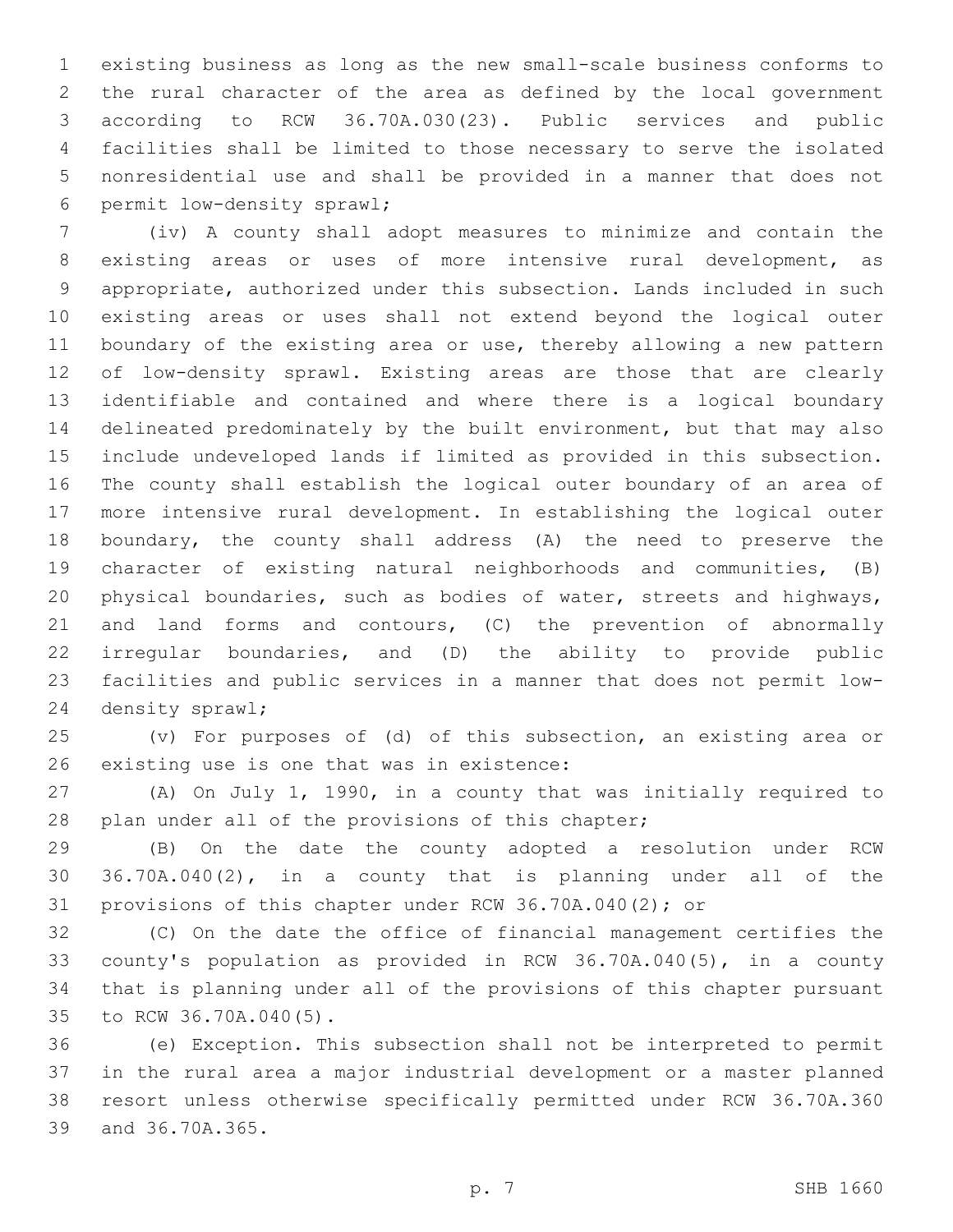(6) A transportation element that implements, and is consistent 2 with, the land use element.

 (a) The transportation element shall include the following subelements:4

(i) Land use assumptions used in estimating travel;

 (ii) Estimated traffic impacts to state-owned transportation facilities resulting from land use assumptions to assist the department of transportation in monitoring the performance of state facilities, to plan improvements for the facilities, and to assess the impact of land-use decisions on state-owned transportation 11 facilities;

(iii) Facilities and services needs, including:

 (A) An inventory of air, water, and ground transportation facilities and services, including transit alignments and general aviation airport facilities, to define existing capital facilities and travel levels as a basis for future planning. This inventory must include state-owned transportation facilities within the city or 18 county's jurisdictional boundaries;

 (B) Level of service standards for all locally owned arterials and transit routes to serve as a gauge to judge performance of the system. These standards should be regionally coordinated;

 (C) For state-owned transportation facilities, level of service standards for highways, as prescribed in chapters 47.06 and 47.80 24 RCW, to gauge the performance of the system. The purposes of reflecting level of service standards for state highways in the local comprehensive plan are to monitor the performance of the system, to evaluate improvement strategies, and to facilitate coordination 28 between the county's or city's six-year street, road, or transit program and the office of financial management's ten-year investment program. The concurrency requirements of (b) of this subsection do not apply to transportation facilities and services of statewide significance except for counties consisting of islands whose only connection to the mainland are state highways or ferry routes. In these island counties, state highways and ferry route capacity must be a factor in meeting the concurrency requirements in (b) of this 36 subsection;

 (D) Specific actions and requirements for bringing into compliance locally owned transportation facilities or services that are below an established level of service standard;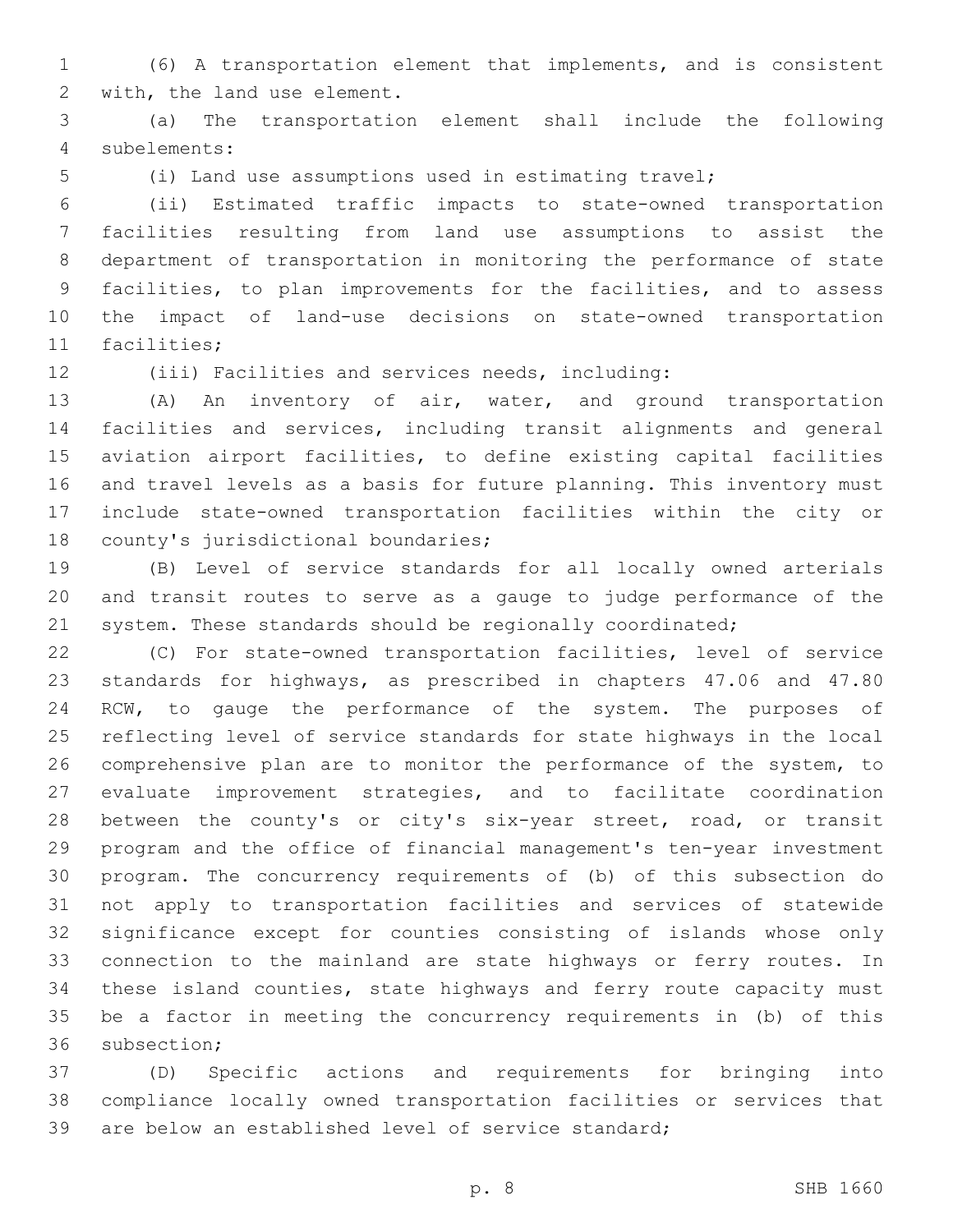(E) Forecasts of traffic for at least ((ten)) 10 years based on the adopted land use plan to provide information on the location, 3 timing, and capacity needs of future growth;

 (F) Identification of state and local system needs to meet current and future demands. Identified needs on state-owned transportation facilities must be consistent with the statewide multimodal transportation plan required under chapter 47.06 RCW;

8 (iv) Finance, including:

 (A) An analysis of funding capability to judge needs against 10 probable funding resources;

 (B) A multiyear financing plan based on the needs identified in the comprehensive plan, the appropriate parts of which shall serve as the basis for the six-year street, road, or transit program required by RCW 35.77.010 for cities, RCW 36.81.121 for counties, and RCW 35.58.2795 for public transportation systems. The multiyear financing 16 plan should be coordinated with the  $((\text{ten}-\text{year}))$  10-year investment program developed by the office of financial management as required 18 by RCW 47.05.030;

 (C) If probable funding falls short of meeting identified needs, a discussion of how additional funding will be raised, or how land use assumptions will be reassessed to ensure that level of service 22 standards will be met;

 (v) Intergovernmental coordination efforts, including an assessment of the impacts of the transportation plan and land use 25 assumptions on the transportation systems of adjacent jurisdictions;

26 (vi) Demand-management strategies;

 (vii) Pedestrian and bicycle component to include collaborative efforts to identify and designate planned improvements for pedestrian and bicycle facilities and corridors that address and encourage enhanced community access and promote healthy lifestyles.

 (b) After adoption of the comprehensive plan by jurisdictions required to plan or who choose to plan under RCW 36.70A.040, local jurisdictions must adopt and enforce ordinances which prohibit development approval if the development causes the level of service on a locally owned transportation facility to decline below the standards adopted in the transportation element of the comprehensive plan, unless transportation improvements or strategies to accommodate the impacts of development are made concurrent with the development. These strategies may include increased public transportation service, ride-sharing programs, demand management, and other transportation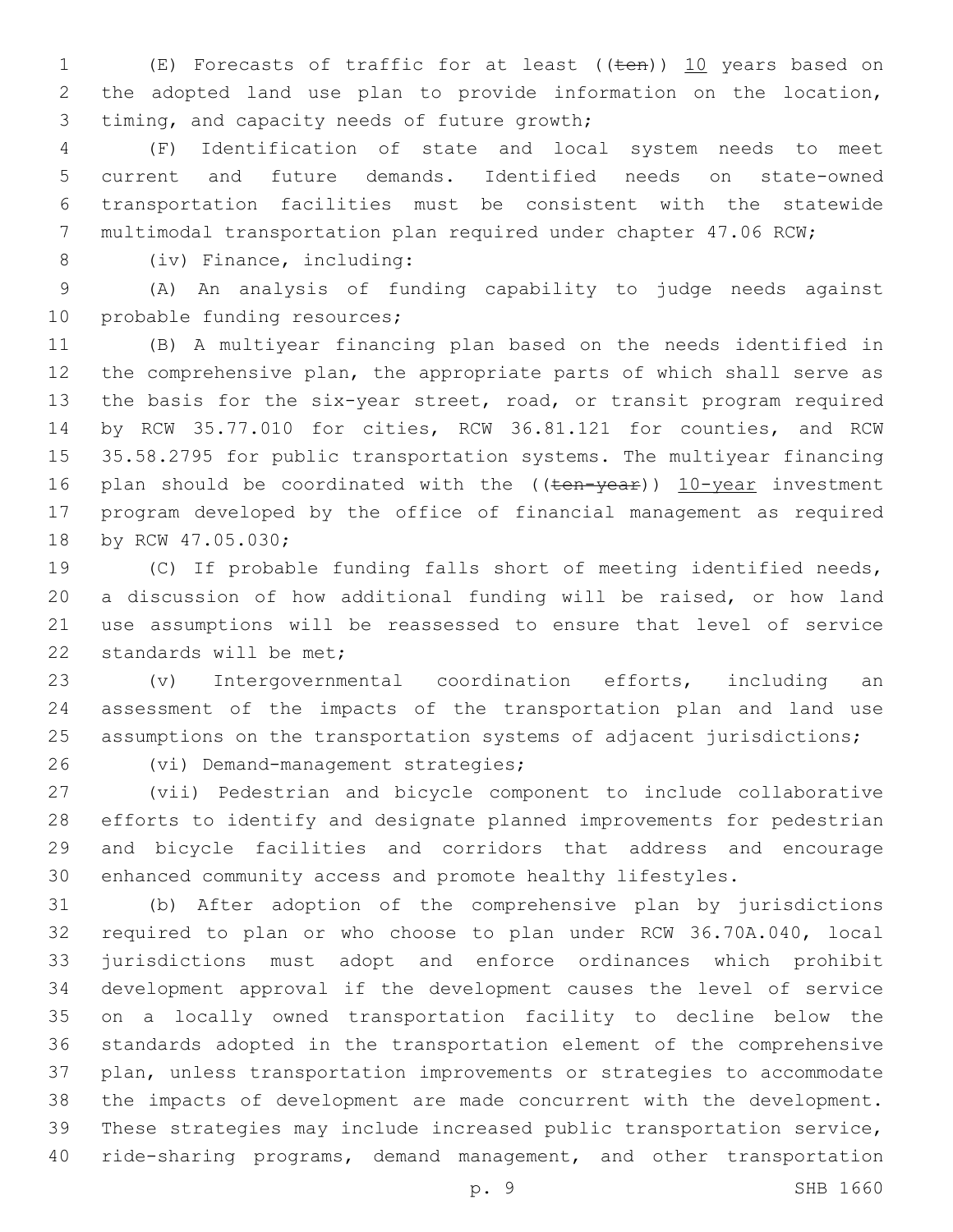systems management strategies. For the purposes of this subsection (6), "concurrent with the development" means that improvements or strategies are in place at the time of development, or that a financial commitment is in place to complete the improvements or strategies within six years. If the collection of impact fees is delayed under RCW 82.02.050(3), the six-year period required by this subsection (6)(b) must begin after full payment of all impact fees is 8 due to the county or city.

 (c) The transportation element described in this subsection (6), the six-year plans required by RCW 35.77.010 for cities, RCW 36.81.121 for counties, and RCW 35.58.2795 for public transportation systems, and the ten-year investment program required by RCW 13 47.05.030 for the state, must be consistent.

 (7) An economic development element establishing local goals, policies, objectives, and provisions for economic growth and vitality and a high quality of life. A city that has chosen to be a residential community is exempt from the economic development element 18 requirement of this subsection.

 (8) A park and recreation element that implements, and is consistent with, the capital facilities plan element as it relates to park and recreation facilities. The element shall include: (a) 22 Estimates of park and recreation demand for at least a ((ten-year)) 23 10-year period; (b) an evaluation of facilities and service needs; and (c) an evaluation of intergovernmental coordination opportunities to provide regional approaches for meeting park and recreational 26 demand.

 (9) It is the intent that new or amended elements required after January 1, 2002, be adopted concurrent with the scheduled update provided in RCW 36.70A.130. Requirements to incorporate any such new or amended elements shall be null and void until funds sufficient to cover applicable local government costs are appropriated and distributed by the state at least two years before local government must update comprehensive plans as required in RCW 36.70A.130.

 **Sec. 2.** RCW 36.70A.697 and 2020 c 217 s 3 are each amended to 35 read as follows:

 (1) Cities must adopt or amend by ordinance, and incorporate into their development regulations, zoning regulations, and other official controls the requirements of RCW 36.70A.698 to take effect by July 1,  $(2021)$   $(2023)$ .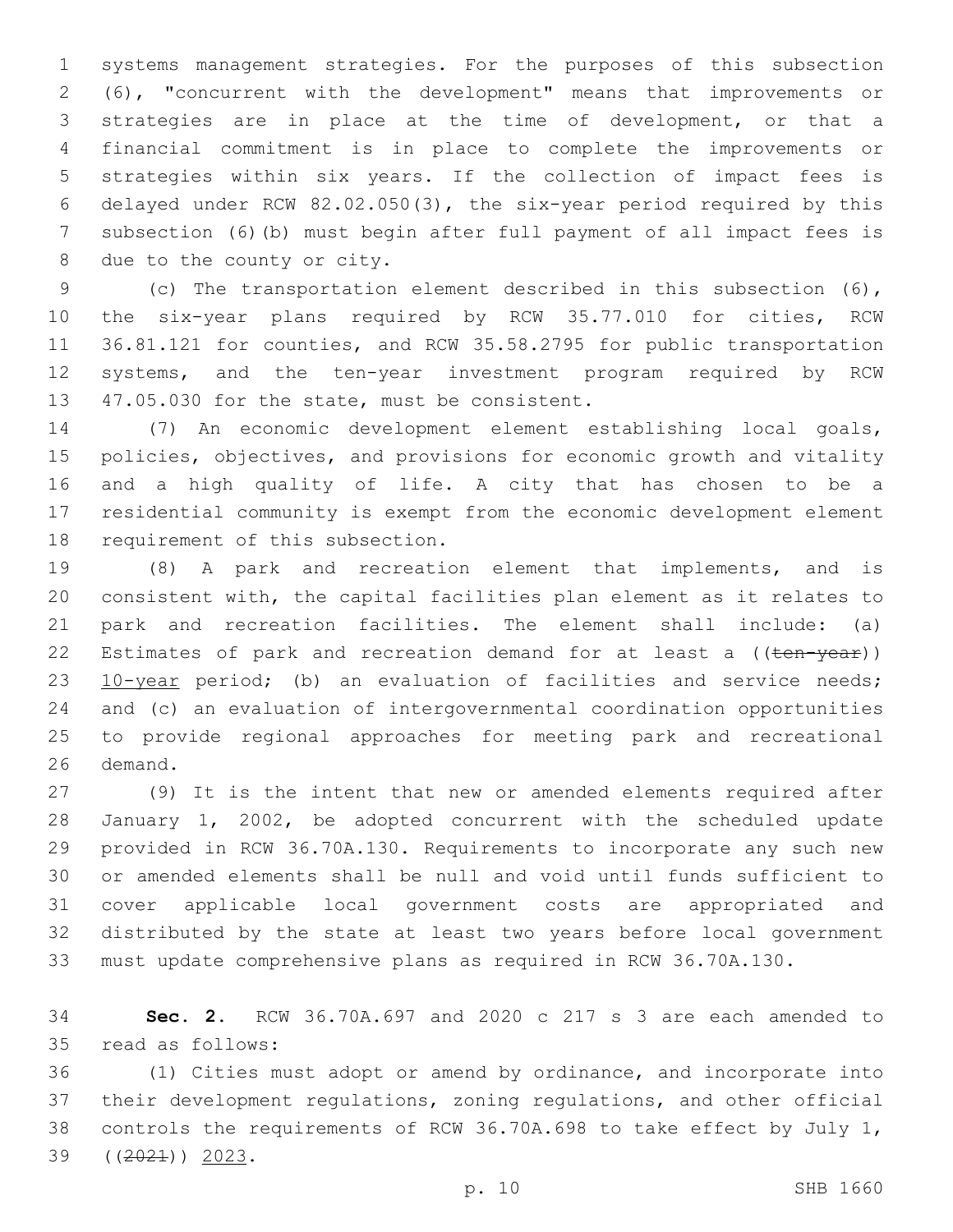1 (2) Beginning July 1, ((2021)) 2023, the requirements of RCW 2 36.70A.698:

3 (a) Apply and take effect in any city that has not adopted or 4 amended ordinances, regulations, or other official controls as 5 required under this section; and

6 (b) Supersede, preempt, and invalidate any local development 7 regulations that conflict with RCW 36.70A.698.

8 **Sec. 3.** RCW 36.70A.698 and 2020 c 217 s 4 are each amended to 9 read as follows:

10 (( $(1)$  Except as provided in subsection[s] (2) and (3) of this 11 section, through ordinances, development regulations, zoning 12 regulations, and other official controls as required under RCW 13 36.70A.697, cities)) Cities may not require the provision of off-14 street parking for accessory dwelling units within one-quarter mile 15 of a major transit stop.

16 (((2) A city may require the provision of off-street parking for 17 an accessory dwelling unit located within one-quarter mile of a major 18 transit stop if the city has determined that the accessory dwelling 19 unit is in an area with a lack of access to street parking capacity, 20 physical space impediments, or other reasons supported by evidence 21 that would make on-street parking infeasible for the accessory 22 dwelling unit.

23 (3) A city that has adopted or substantively amended accessory 24 dwelling unit regulations within the four years previous to June 11, 25 2020, is not subject to the requirements of this section.))

 NEW SECTION. **Sec. 4.** The legislature finds that accessory dwelling units are housing options that are affordable and practical for diverse communities and groups within Washington. The legislature also finds that these equitable and sustainable housing options are prohibited from being utilized in many communities in Washington because of restrictive covenants and agreements. These covenants and agreements have historically been used to exclude people from communities based on their race, ethnicity, or religion. Even when this was not the intent, these restrictive covenants and agreements have often resulted in discriminatory outcomes. The legislature finds that this has been the case with prohibitions on the construction or use of accessory dwelling units. In order to promote more equitable, inclusive housing options, the legislature finds that it is necessary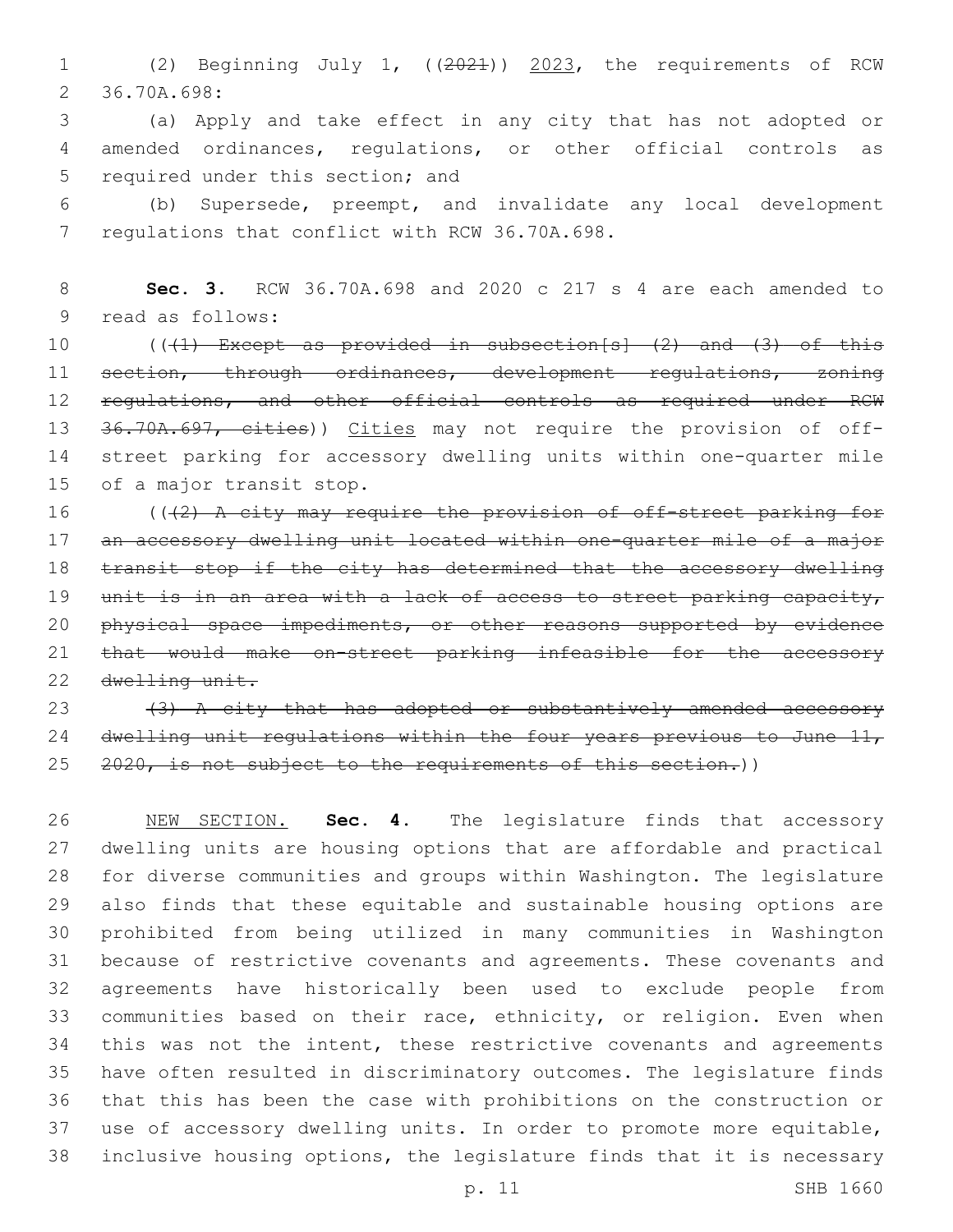to prevent the application of certain restrictive covenants and agreements that would prevent the construction or use of accessory dwelling units within an urban growth area. Therefore, it is the intent of the legislature that the policies in RCW 36.70A.070 allowing for accessory dwelling units to be constructed and utilized inside of urban growth areas apply throughout the state, notwithstanding restrictive covenants and agreements to the contrary.

 NEW SECTION. **Sec. 5.** A new section is added to chapter 64.38 9 RCW to read as follows:

 (1) The governing documents of an association located within an urban growth area may not actively or effectively prohibit the construction, development, or use on a lot of an accessory dwelling 13 unit.

 (2) For the purposes of this section, "urban growth area" has the 15 same meaning as in RCW 36.70A.030.

 (3) This section applies retroactively to all governing documents in effect on July 1, 2022. A provision in a governing document in effect on July 1, 2022, or thereafter that is inconsistent with this 19 section is void and unenforceable.

 (4) The governing documents may include reasonable rules and regulations regarding accessory dwelling units, provided that such rules and regulations do not effectively prevent the construction or use of accessory dwelling units, nor render such construction and use 24 economically impracticable.

 NEW SECTION. **Sec. 6.** A new section is added to chapter 64.90 26 RCW to read as follows:

 (1) Neither the declaration nor the governing document of a common interest community located inside an urban growth area may actively or effectively prohibit the construction, development, or 30 use on a lot of an accessory dwelling unit.

 (2) For the purposes of this section, "urban growth area" has the 32 same meaning as in RCW 36.70A.030.

 (3) This section applies retroactively to all declarations and governing documents in effect on July 1, 2022. A provision in a declaration or governing document in effect on July 1, 2022, or thereafter that is inconsistent with this section is void and unenforceable.37